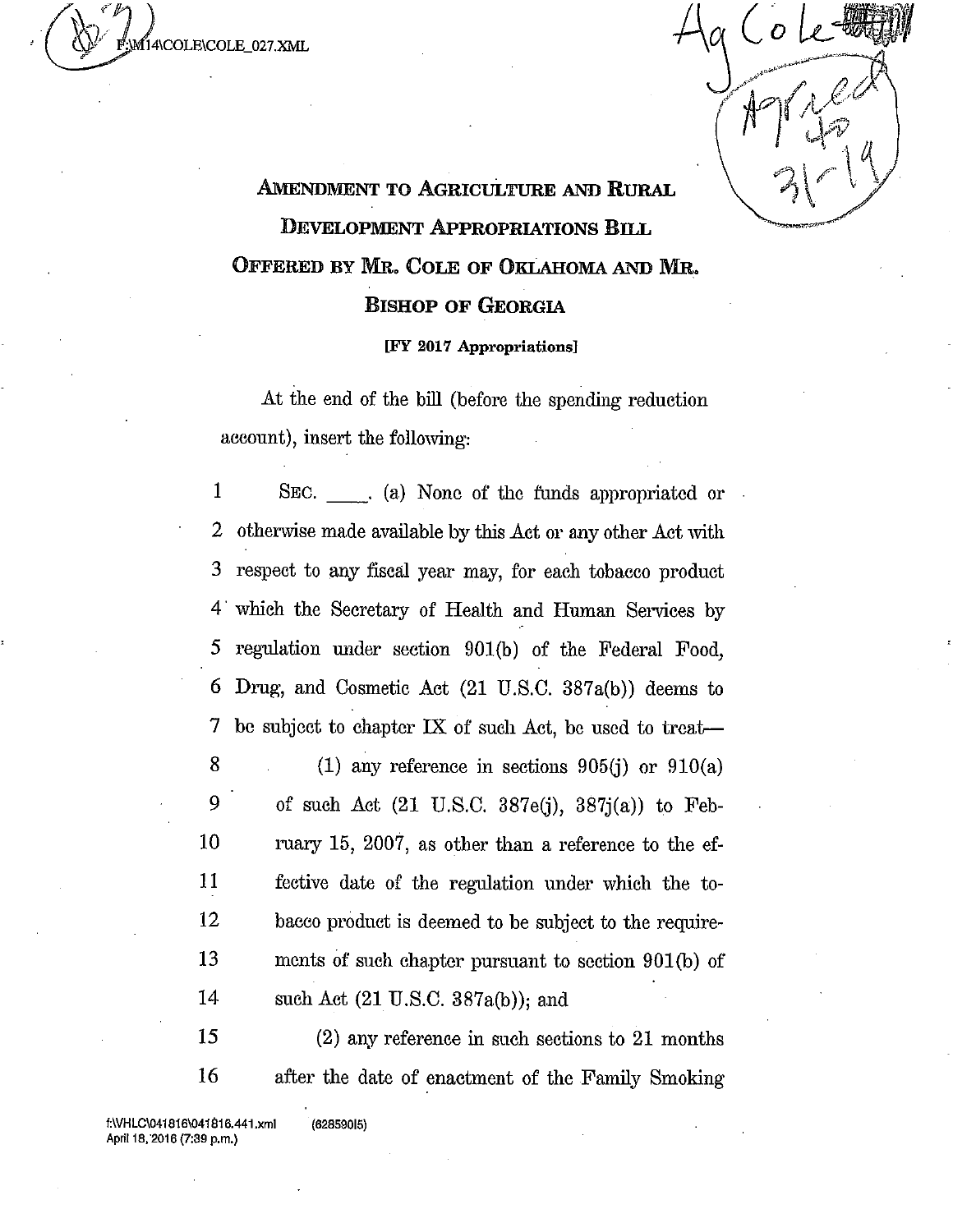1 Prevention and Tobacco Control Act as other than 2 a reference to 21 months after the effective date of 3 such deeming regulation.

4 (b)(1) Notwithstanding any other provision of law, 5 not later than 12 months after the date on which vapor 6 products are deemed to be subject to the Federal Food, 7 Drug, and Cosmetic Act pursuant to section 901(b) of 8 that Act (21 U.S.C. 387a), the Secretary of Health and 9 Human Services shall issue a notice of proposed rule-10 making to establish a product standard for vapor product 11 batteries pursuant to section 907 of that Act (21 U.S.C. 12 387g).

13 (2) Notwithstanding any other provision of law, not 14 later than 24 months after the date on which vapor prod-15 ucts are deemed to be subject to the Federal Food, Drug, 16 and Cosmetic Act pursuant to section 901(b) of that Act 17 (21 U.S.C. 387a), the Secretary of Health and Human 18 Services shall promulgate a final tobacco product standard 19 for vapor product batteries pursuant to section 907 of that 20 Act (21 U.S.C. 387g).

21 (c) A vapor product shall be deemed to be misbranded 22 under section 903(a) of the Federal Food, Drug, and Cos-23 metie Act (21 U.S.C. 387c(a)) if the advertising with re-24 spect to the vapor product is disseminated by a manufac-25 turer, distributor, or retailer of the product in a news-

WHLC\041816\041816.441.xml (62859015) April 18, 2016 (7:39 p.m.)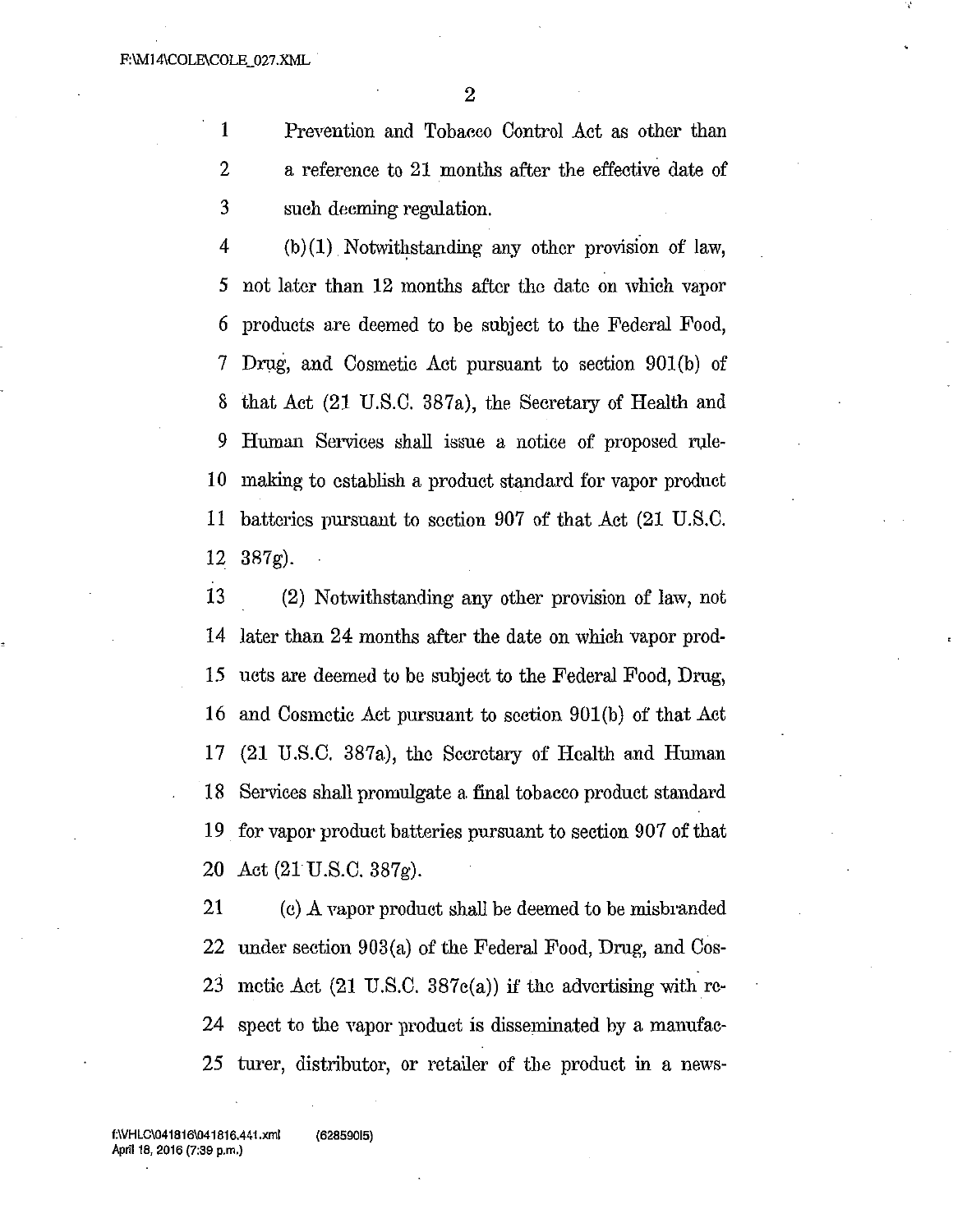3

1 paper, magazine, periodical, or other publication (includ-2 ing any publication of periodic or limited distribution) 3 other than an adult publication.

 $4$  (d)(1) A retailer may only sell any vapor product in 5 a direct face-to-face exchange without the assistance of 6 any electronic or mechanical device (such as a vending ma-7 chine).

8 (2) This subsection shall not apply with respect to 9 sales of vapor products conducted through-

10 (A) mail-order; or

11 (B) a vending machine or self-service display if, with 12 respect to the facility in which such vending machine or 13 display is located, the retailer of such products ensures 14 that no person under 18 years of age would be present 15 or be permitted to enter.

16 (3) A violation of this section is deemed to constitute 17 a. violation of the Federal Food, Drug, and Cosmetic Act 18 relating to a tobacco product for purposes of section 19  $303(f)(9)$  of such Act  $(21 \text{ U.S.C. } 333(f)(9))$ .

20 (e)(1) Not later than 12 months after the date of en-21 actment of this Act, the Secretary of Health and Human 22 Services shall promulgate final regulations to require that 23 the labeling of vapor products contain—

24 (A) the phrase "Keep Out of Reach of Children"; 25 (B) the phrase "Underage Sale•Prohibited"; and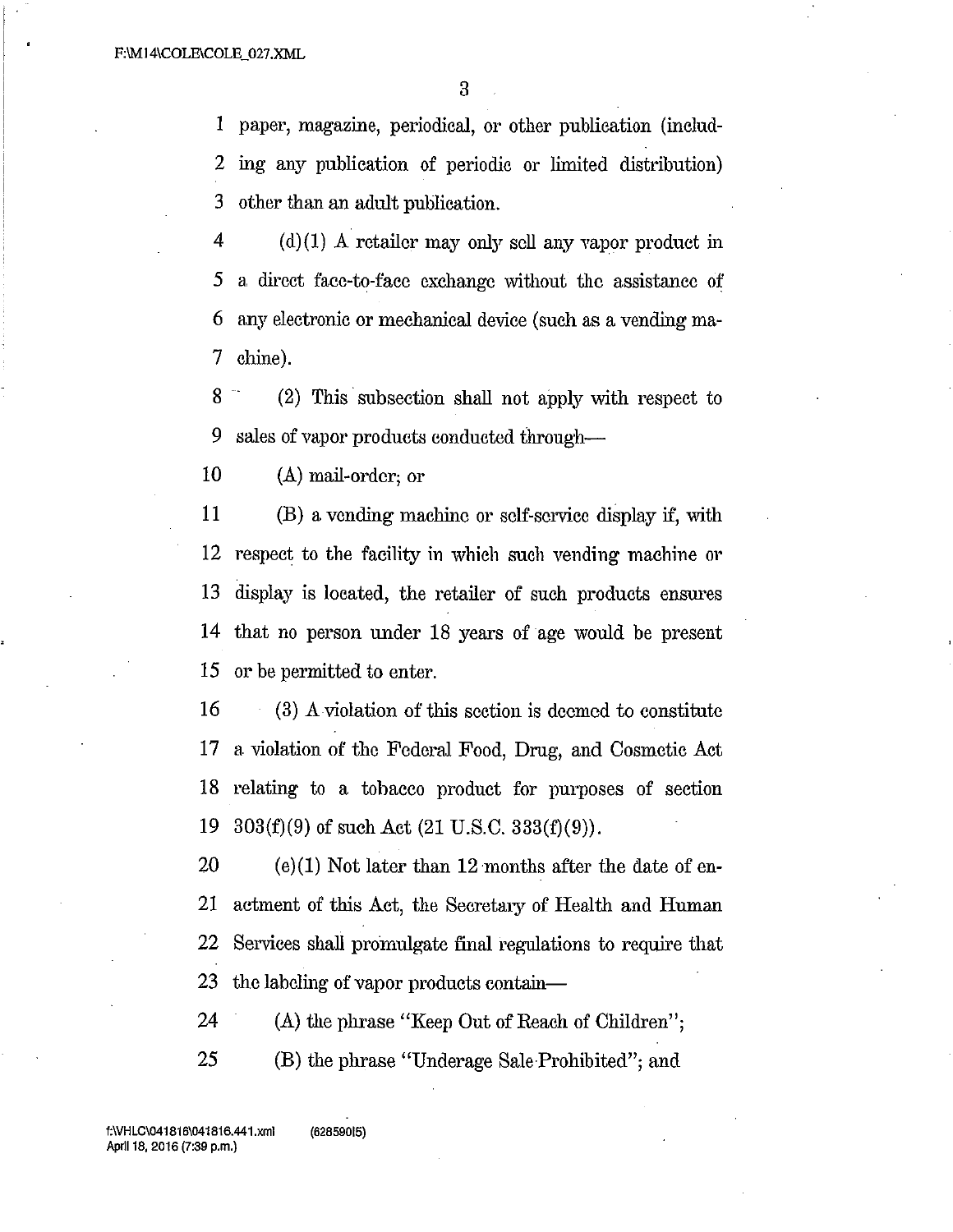1 (C) an accurate statement of the nicotine content of 2 the vapor product.

3 (2) A vapor product whose label is in violation of the 4 regulations required by paragraph  $(1)$  is deemed to be mis-5 branded under section 903 of the Federal Food, Drug, 6 and Cosmetic Act  $(21 \text{ U.S.C. } 387c)$ .

7 (f)(1) Every person who owns or operates an estab-8 lishment in any State engaged in the retail sale of a vapor 9 product shall register that establishment with the Sec-10 retary of Health and Human Services within the later of 11 60 days after the date of enactment of this Act, or 30 12 days after first engaging in such retail sale.

13 (2) The requirements of this subsection do not apply 14 with respect to any establishment subject to an active reg-15 istration under-

16 (A) any State law relating to tobacco products; or

17 (B) section 905 of the Federal Food, Drug, and Cos-18 metic Act (21 U.S.C. 387e).

19 (3) The Secretary shall make available for inspection, 20 to any person so requesting, any registration filed under 21 this section.

22 (g) In this section:

23 (1) The term "adult publication" means a newspaper, 24 magazine, periodical, or other publication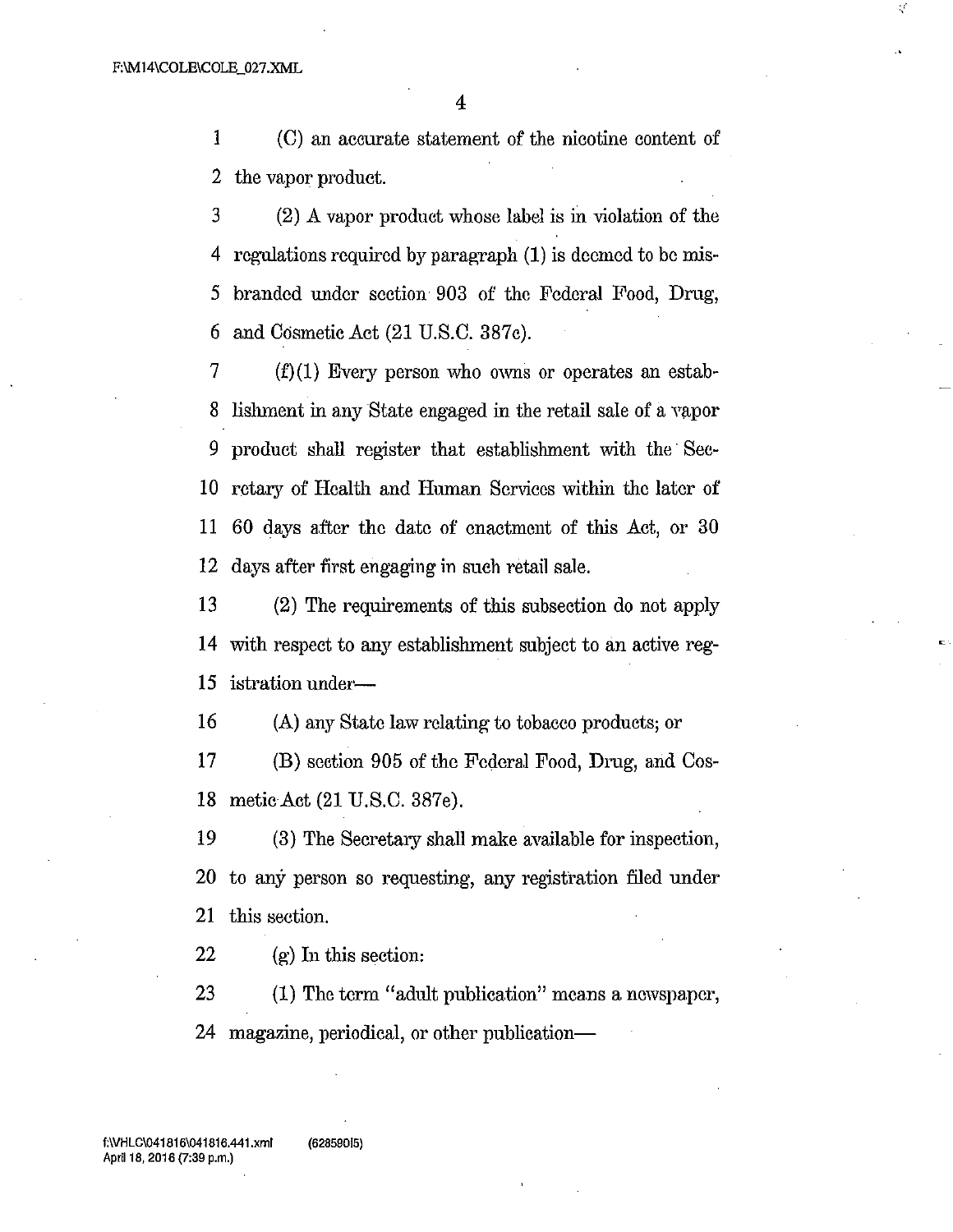5

1 (A) whose readers younger than 18 years of age 2 constitute 15 percent or less of the total readership 3 as measured by competent and reliable survey evi-4 donee; and

 $5$  (B) that is read by fewer than 2 million persons 6 younger than 18 years of age as measured by con-7 petent and reliable survey evidence.

8 (2) The terms "label" and "labeling" have the mean-9 ings given to such terms in section 201 of the Federal 10 Food, Drug, and Cosmetic Act (21 U.S.C. 321).

11 (3) The term "tobacco product" has the meaning 12 given to such term in section 201 of the Federal Food, 13 Drug, and Cosmetic Act (21 U.S.C. 321).

14  $(4)$  The term "vapor product"—

15 (A) means any non-combustible product that 16 employs a heating element, power source, electronic 17 circuit, or other electronic, chemical, or mechanical 18 means, regardless of shape or size, to produce vapor 19 from nicotine in a solution or other form;

20 (B) includes any electronic cigarette, electronic 21 cigar, electronic cigarillo, electronic pipe, or similar 22 product or device, and any vapor cartridge or other 23 container of nicotine in a solution or other form; and 24 (C) does not include any product regulated as 25 a drug or device by the Food and Drug Administra